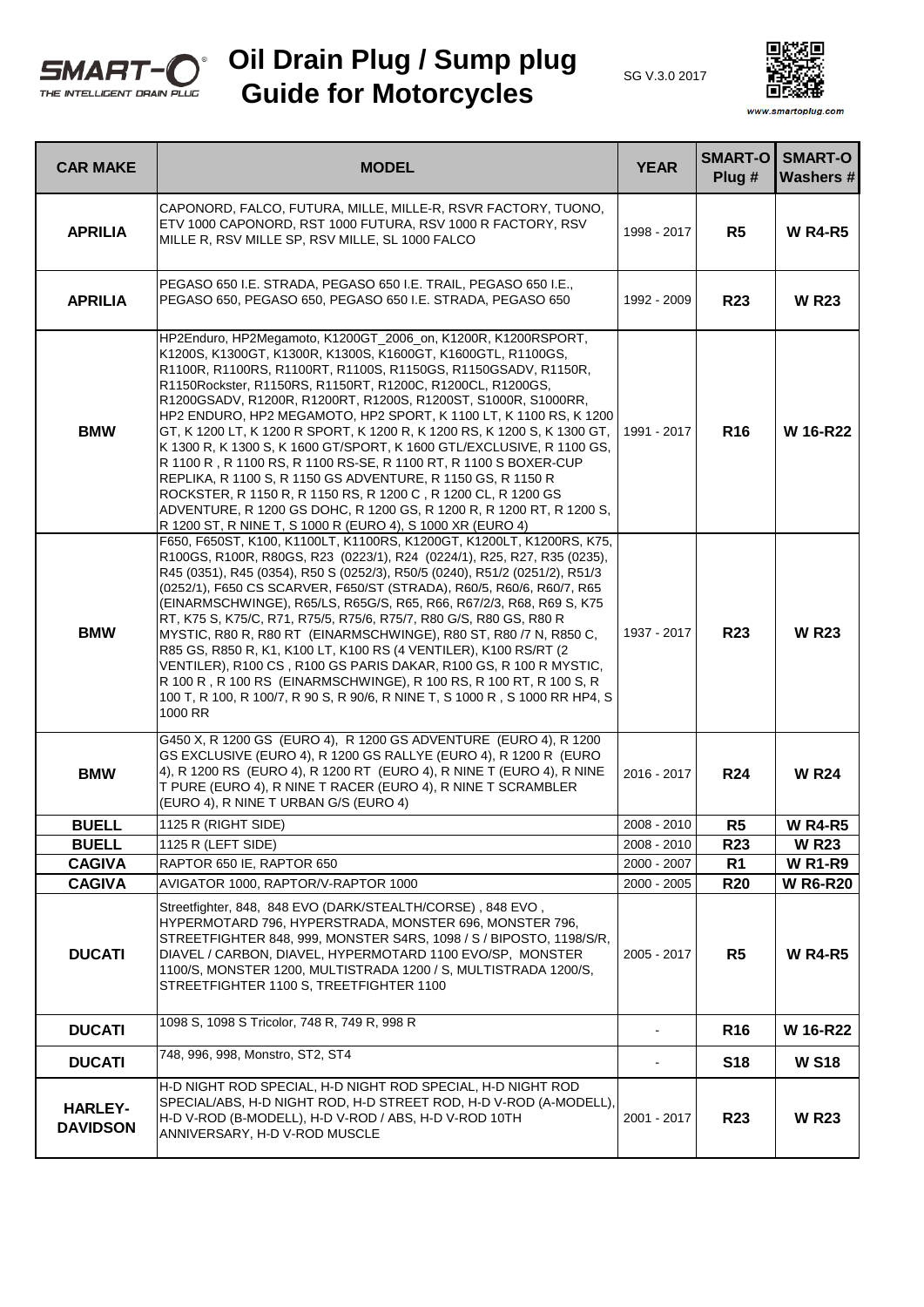

## **Oil Drain Plug / Sump plug Guide for Motorcycles**





www.smartoplug.com

| <b>CAR MAKE</b>                     | <b>MODEL</b>                                                                                                                                                                                                                                                                                                                                                                                                                                                                                                                                                                                                                                                                                                                                                                                                                                                                   | <b>YEAR</b>            | <b>SMART-O</b><br>Plug #         | <b>SMART-O</b><br><b>Washers#</b> |
|-------------------------------------|--------------------------------------------------------------------------------------------------------------------------------------------------------------------------------------------------------------------------------------------------------------------------------------------------------------------------------------------------------------------------------------------------------------------------------------------------------------------------------------------------------------------------------------------------------------------------------------------------------------------------------------------------------------------------------------------------------------------------------------------------------------------------------------------------------------------------------------------------------------------------------|------------------------|----------------------------------|-----------------------------------|
| <b>HARLEY-</b><br><b>DAVIDSON</b>   | Dyna Fat Bob, Dyna Low Rider, Dyna Street Bob, Dyna Super Glide, Dyna<br>Switchback FLD, Dyna Wide Glide, Softail Blackline FXS, Softail Breakout CVO<br>FXSBSE, Softail Breakout FXSB, Softail Convertible, Softail Cross Bones<br>FLSTSB, Softail Custom FXSTC, Softail Deluxe, Softail Deuce, Softail Fat Boy,<br>Softail Heritage Classic, Softail Heritage, Softail Night Train EFI FXSTBI, Softail<br>Night Train FXSTB, Softail Rocker C FXCWC, Softail Rocker FXCW, Softail Slim<br>FLS, Softail Springer, Softail Standard EFI FXSTI, Softail Standard FXST, Super<br>Glide 3rd Edition FXR4, Touring Electra Glide, Touring Road Glide, Touring<br>Road King, Touring Street Glide, Touring Ultra Limited, Trike Street Glide<br>FLHXXX, Trike Tri Glide Ultra Classic FLHTCUTG, XG500 Street 500, XG750<br>Street 750                                               | 1999 - 2014            | R <sub>9</sub>                   | <b>W R1-R9</b>                    |
| <b>HUSQVARNA</b>                    | TE 610, SM610, SMS630                                                                                                                                                                                                                                                                                                                                                                                                                                                                                                                                                                                                                                                                                                                                                                                                                                                          | 2005 - 2017            | <b>S18</b>                       | <b>W S18</b>                      |
| <b>HONDA</b>                        | CA, CB, CBF, CBR, CBX, CN 250 Helix, Dax 50/70, FMX 650, GL 500, Integra 700<br>1100, NX 650 ,SLR 650, ST 1100, NMonkey ,NC,NS 400 ,NSR 125, NX 250, NX 650,<br>VF,VFR,VT,VTR,VTX,XBR 500/S ,XL,XR 500 R ,XRV 1000,<br>,CR,CRF,EN,EX,Interceptor 800,Interceptor 800 ABS,KZ,VN,XR,ZL 900 A<br>ZX,CY 50,MB 50,MBX 50 S/SD,MT 50 S,MTX 50 S,ST 50 DAX,ST 50 G DAX,Z<br>50 JZ/ GZ MONKEY/ GORILLA, Z 50 / J MONKEY, ANF 125 INNOVA, CA 125<br>REBEL, CG 125, CLR 125 CITYFLY, CM, MB80 S, MBX 80 SW-D-2, MCX 80 S, MT<br>80, MTX 80C, MTX 80 R2, SL 125 S, ST 70 DAX, CL 250S, CN 250 HELIX, CR 250<br>R CROSS (WETTBEWERBSMASCHINE), NX 250, CX, FT500, GB 500<br>CLUBMAN, GL 500 D SILVER WING, XBR 500/S, FMX 650, NX 650<br>DOMINATOR, SLR 650, GL 650 D SILVER WING, ST 1100 PAN EUROPEAN<br>(ABS/TCS),, CB 650 F (EURO 4), CRF250 L(EURO 4), CRF250 RALLY (EURO<br>VD CEO D | 1971-2017              | R <sub>5</sub>                   | <b>W R4-R5</b>                    |
| <b>HONDA</b>                        | CB, CBF, CBR, F 6 C, GL, NT, NTV, VT, X-Eleven, XL, XRV 650 Africa Twin, XRV<br>750 Africa Twin, CM, CX, Gold Wing, PC 800, XRV 650 AFRICA TWIN, CBX 750<br>F, XRV 750 AFRICA TWIN, XRV 750 AFRICA TWIN, F6C VALKYRIE (GL 1500<br>C), X-ELEVEN (CB 1100 SF), X4 (CB 1300 DC)                                                                                                                                                                                                                                                                                                                                                                                                                                                                                                                                                                                                   | 1975-2016              | R <sub>6</sub>                   | <b>W R6-R20</b>                   |
| <b>KAWASAKI</b>                     | BN 125 Eliminator, EL,EN 500, ER 5, ER6 N/F<br>,GPX,GPZ,GT,GTR,KLE,KLR,KLX,LTD 450 ,Versys 1000 ,Versys 650 ,VN,W<br>650, Z, Zephyr 550, ZL 600 Eliminator, ZR, ZRX, ZX, ZXR, ZZR, Concours,<br>Concours 14, Concours 14 ABS, EN450 A , EN500 C, EX305 B, EX500 A, EX500<br>D, KL650, KZ, Ninja, Versys, Voyager 1200, Vulcan, ZL900 A, ESTRELLA<br>(DOPPELSITZ), ESTRELLA (SOLOSITZ), KL 250, LAKOTA 300, EN 500, ER-5<br>TWISTER, LTD 450, ZEPHYR 550, ER-6F, ER-6N, ZL 600, W 650, ZEPHYR<br>750, VERSYS 1000, ZEPHYR 1100, Z 900 (EURO 4), ZZ-R 1400 (EURO 4)                                                                                                                                                                                                                                                                                                              | 1974-2017              | R <sub>5</sub>                   | <b>W R4-R5</b>                    |
| <b>KAWASAKI</b>                     | GPZ 1100 all, Z 1000 J /R, Z 1000 LTD, Z 1000 ST /MK II, Z 1300, Z 900, Z 1000<br>(A1), Z 1000 J, Z 1000 LTD, Z 1000 ST, Z 900 1, Z 1000 (A1), Z 1300 DFI                                                                                                                                                                                                                                                                                                                                                                                                                                                                                                                                                                                                                                                                                                                      | 1973-1990              | R <sub>6</sub>                   | <b>W R6-R20</b>                   |
| <b>KTM</b>                          | 2 & 4 Stroke motocross and enduro ,690,990,450,505SX<br>ATV,525,125,144SX,150,200,250,300,350,380EXC,380SX,400,500,505SXF,505<br>XCF,50SX,50SXMINI,520,530EXC,530XCW,625SXC,65SX,65XC,LC4<br>620,640,660                                                                                                                                                                                                                                                                                                                                                                                                                                                                                                                                                                                                                                                                       | 1999-2017              | R <sub>5</sub>                   | <b>W R4-R5</b>                    |
| <b>KTM</b>                          | SC 620 LC4 Supermoto                                                                                                                                                                                                                                                                                                                                                                                                                                                                                                                                                                                                                                                                                                                                                                                                                                                           | 2000-2001              | <b>S18</b>                       | <b>W S18</b>                      |
| <b>MOTO GUZZI</b>                   | BREVA 850, GRISO 850, STELVIO 4V                                                                                                                                                                                                                                                                                                                                                                                                                                                                                                                                                                                                                                                                                                                                                                                                                                               | 2006-2015              | <b>R16</b>                       | W 16-R22                          |
| ΜZ                                  | SKORPION 660 REPLICA, SKORPION SPORT 660                                                                                                                                                                                                                                                                                                                                                                                                                                                                                                                                                                                                                                                                                                                                                                                                                                       | 1994-1999              | R <sub>6</sub>                   | <b>W R6-R20</b>                   |
| <b>SFM (SACHS)</b><br><b>SUZUKI</b> | ROADSTER 125<br>125/250, Savage , SFV 650 Gladius , SV 650/S , VZ 800 Marauder , SIXTEEN 125<br>(UX125), SIXTEEN 150 (UX150), DR-Z 400 S, DR-Z 400 SM, LT-Z 400, DL 650 A<br>V-STROM (L2), DL 650 V-STROM / ABS, DL 650 V-STROM XT (SPEICHENRÄ<br>DER), DL 650 V-STROM, GLADIUS SFV 650 / ABS, LS 650 SAVAGE, SV 650 A<br>,SV 650 S ,SV 650 SA ,SV 650 ,SV 650/S,C 800 INTRUDER,M 800 INTRUDER<br>VS 800 GL INTRUDER , VZ 800 MARAUDER, VL 1500 INTRUDER , VS 1400,<br>GLP INTRUDER, VS 1400 INTRUDER                                                                                                                                                                                                                                                                                                                                                                          | 1998-2003<br>1986-2017 | R <sub>6</sub><br>R <sub>1</sub> | <b>W R6-R20</b><br><b>W R1-R9</b> |
| <b>SUZUKI</b>                       | GT 550,DL 650 V-STROM XT (SPEICHENRÄDER)                                                                                                                                                                                                                                                                                                                                                                                                                                                                                                                                                                                                                                                                                                                                                                                                                                       | 1972-2015              | R <sub>5</sub>                   | <b>W R4-R5</b>                    |
| <b>SUZUKI</b>                       | DR 400 S                                                                                                                                                                                                                                                                                                                                                                                                                                                                                                                                                                                                                                                                                                                                                                                                                                                                       | 1980-1982              | R <sub>6</sub>                   | <b>W R6-R20</b>                   |